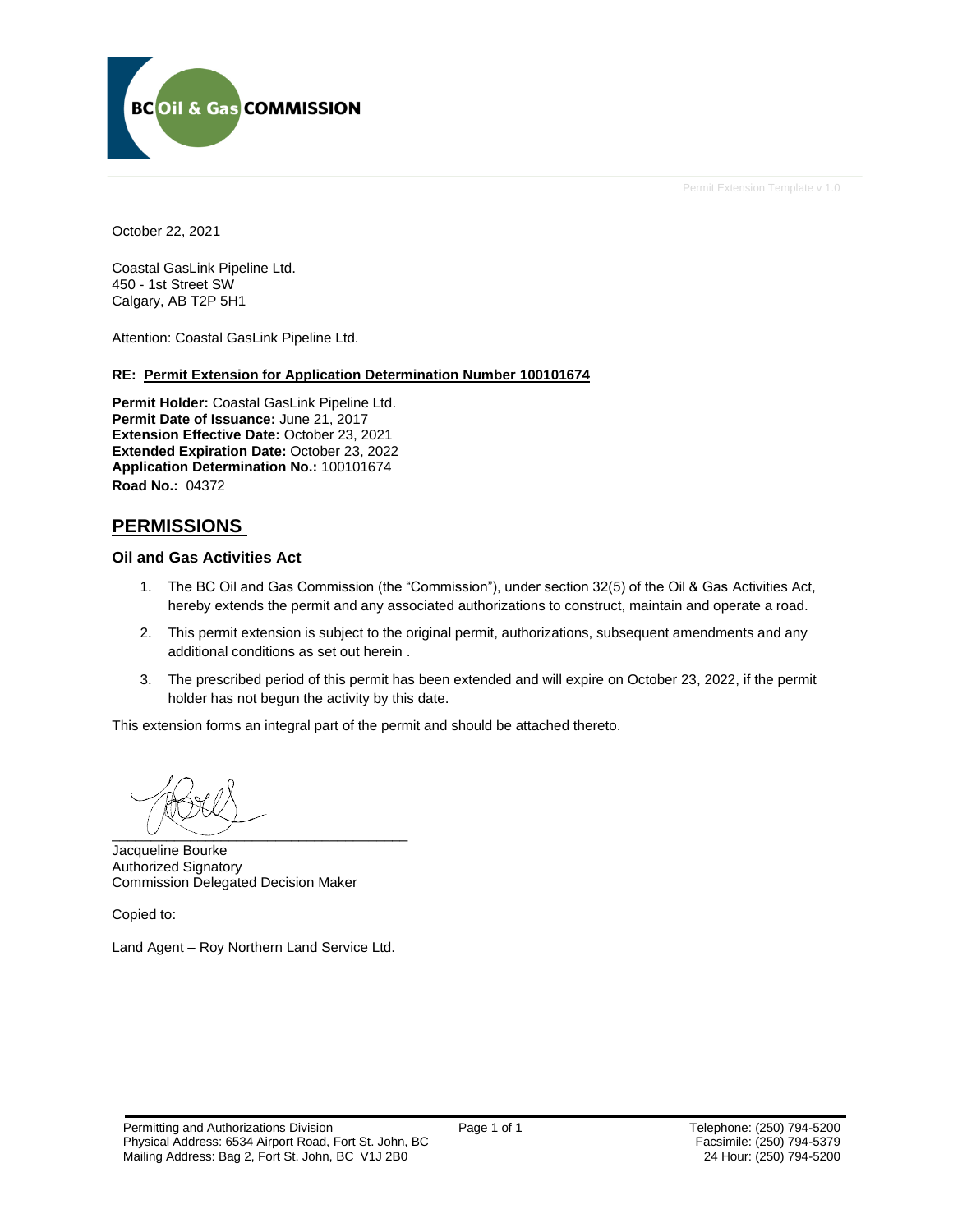

October 20, 2020

Coastal GasLink Pipeline Ltd. 450 - 1st Street SW Calgary, AB T2P 5H1

Attention: Coastal GasLink Pipeline Ltd.

#### **RE: Permit Extension for Application Determination Number 100101674**

**Permit Holder:** Coastal GasLink Pipeline Ltd. **Permit Date of Issuance:** June 21, 2017 **Extension Effective Date:** October 23, 2020 **Extended Expiration Date:** October 23, 2021 **Application Determination No.:** 100101674 **Road No.:** 04372

# **PERMISSIONS**

#### **Oil and Gas Activities Act**

- 1. The BC Oil and Gas Commission (the "Commission"), under section 32(5) of the Oil & Gas Activities Act, hereby extends the permit and any associated authorizations to construct, maintain and operate a road.
- 2. This permit extension is subject to the original permit, authorizations, subsequent amendments and any additional conditions as set out herein .
- 3. The prescribed period of this permit has been extended and will expire on October 23, 2021, if the permit holder has not begun the activity by this date.

This extension forms an integral part of the permit and should be attached thereto.

 $\overline{\phantom{a}}$   $\overline{\phantom{a}}$   $\overline{\phantom{a}}$   $\overline{\phantom{a}}$   $\overline{\phantom{a}}$   $\overline{\phantom{a}}$   $\overline{\phantom{a}}$   $\overline{\phantom{a}}$   $\overline{\phantom{a}}$   $\overline{\phantom{a}}$   $\overline{\phantom{a}}$   $\overline{\phantom{a}}$   $\overline{\phantom{a}}$   $\overline{\phantom{a}}$   $\overline{\phantom{a}}$   $\overline{\phantom{a}}$   $\overline{\phantom{a}}$   $\overline{\phantom{a}}$   $\overline{\$ 

Jacqueline Bourke Authorized Signatory Commission Delegated Decision Maker

Copied to:

Land Agent – Roy Northern Land Service Ltd.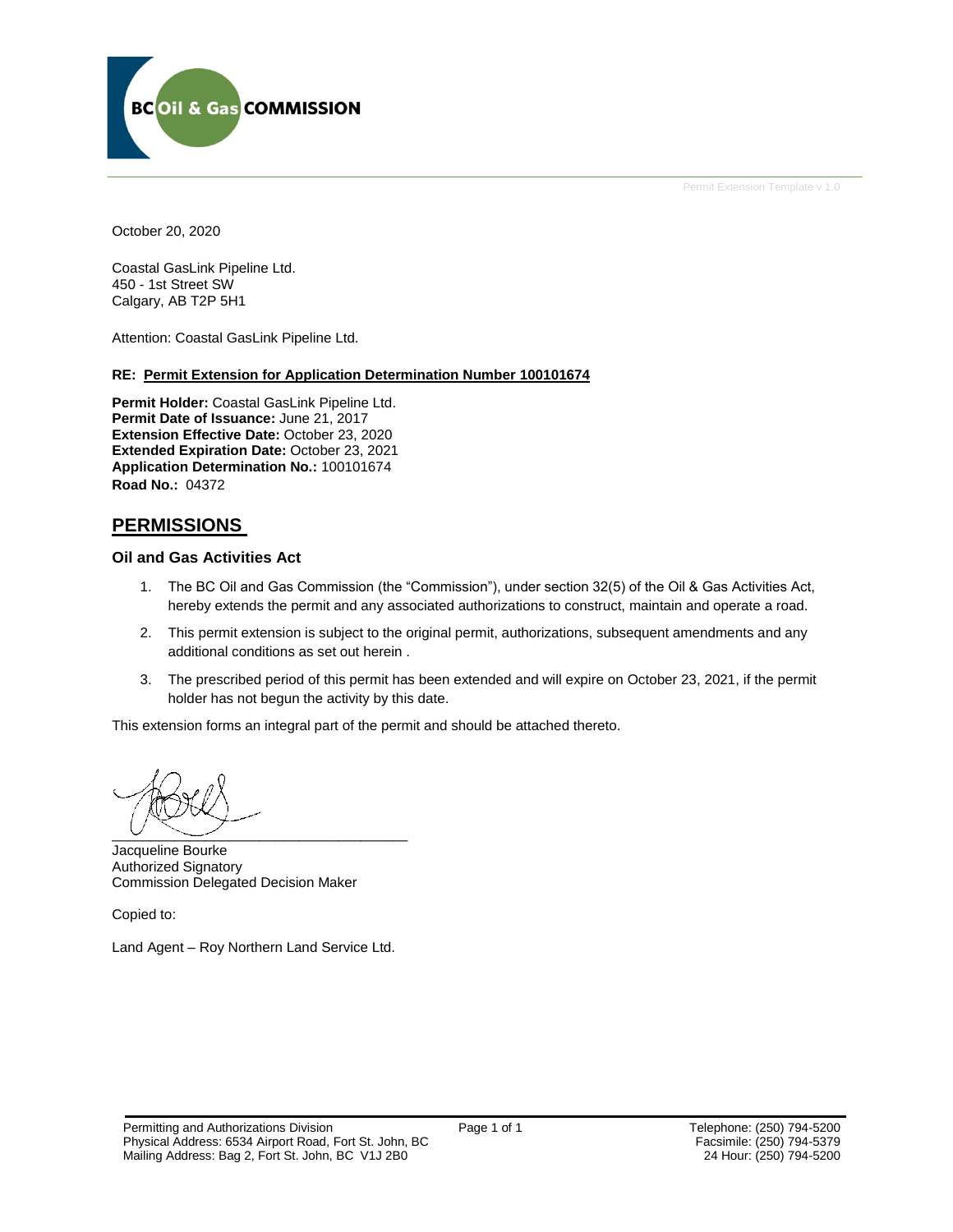

October 21, 2019

Coastal GasLink Pipeline Ltd. 450 - 1st Street SW Calgary, AB T2P 5H1

Attention: Coastal GasLink Pipeline Ltd.

#### **RE: Permit Extension for Application Determination Number 100101674**

**Permit Holder:** Coastal GasLink Pipeline Ltd. **Permit Date of Issuance:** June 21, 2017 **Extended Expiration Date:** October 23, 2020 **Application Determination No.:** 100101674 **Road No.:** 04372

# **PERMISSIONS**

#### **Oil and Gas Activities Act**

- 1. The BC Oil and Gas Commission (the "Commission"), under section 32(5) of the Oil & Gas Activities Act, hereby extends the permit and any associated authorizations to construct, maintain and operate a road.
- 2. This permit extension is subject to the original permit, authorizations, subsequent amendments and any additional conditions as set out herein .
- 3. The prescribed period of this permit has been extended and will expire on October 23, 2020, if the permit holder has not begun the activity by this date.

This extension forms an integral part of the permit and should be attached thereto.

 $\overline{\mathcal{L}}$ 

Norberto Pancera Authorized Signatory Commission Delegated Decision Maker

Copied to:

Land Agent – Roy Northern Land Service Ltd. OGC, Compliance and Enforcement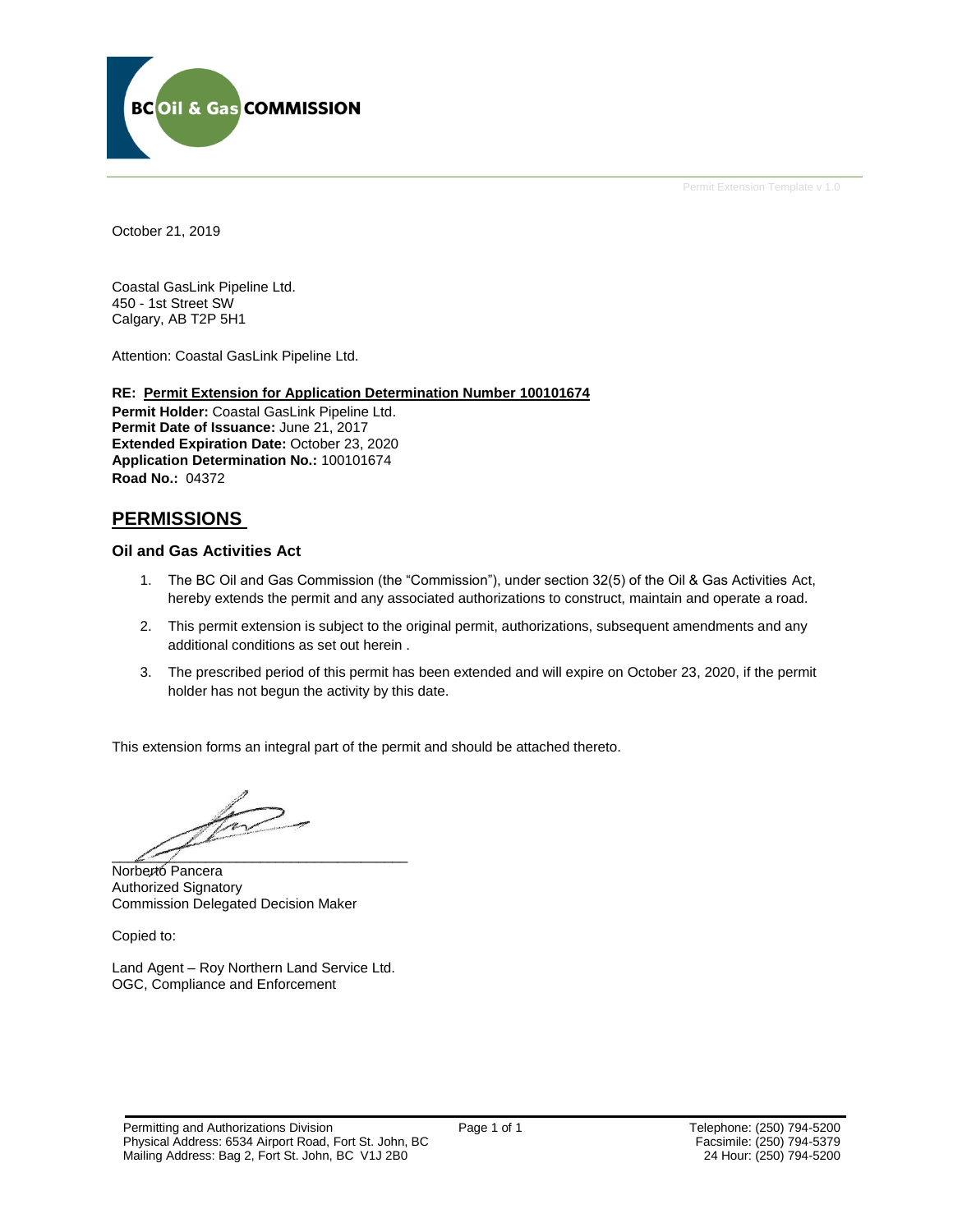

June 13, 2019

Coastal GasLink Pipeline Ltd. 450 - 1st Street SW Calgary, AB T2P 5H1

Attention: Coastal GasLink Pipeline Ltd.

#### **RE: Permit Extension for Application Determination Number Coastal GasLink Pipeline Ltd.**

**Permit Holder:** Coastal GasLink Pipeline Ltd. **Permit Date of Issuance:** June 21, 2017 **Extension Effective Date:** June 21, 2019 **Extended Expiration Date:** October 23, 2019 **Application Determination No.:** 100101674 **Road No.:** 04372

# **PERMISSIONS**

#### **Oil and Gas Activities Act**

- 1. The BC Oil and Gas Commission (the "Commission"), under section 32(5) of the Oil & Gas Activities Act, hereby extends the permit and any associated authorizations to construct, maintain and operate a road.
- 2. This permit extension is subject to the original permit, authorizations, subsequent amendments and any additional conditions as set out herein .
- 3. The prescribed period of this permit has been extended and will expire on October 23, 2019 if the permit holder has not begun the activity by this date.

This extension forms an integral part of the permit and should be attached thereto.

 $\overline{\phantom{a}}$  ,  $\overline{\phantom{a}}$  ,  $\overline{\phantom{a}}$  ,  $\overline{\phantom{a}}$  ,  $\overline{\phantom{a}}$  ,  $\overline{\phantom{a}}$  ,  $\overline{\phantom{a}}$  ,  $\overline{\phantom{a}}$  ,  $\overline{\phantom{a}}$  ,  $\overline{\phantom{a}}$  ,  $\overline{\phantom{a}}$  ,  $\overline{\phantom{a}}$  ,  $\overline{\phantom{a}}$  ,  $\overline{\phantom{a}}$  ,  $\overline{\phantom{a}}$  ,  $\overline{\phantom{a}}$ 

Jacqueline Bourke Authorized Signatory Commission Delegated Decision Maker

Copied to:

Land Agent – Roy Northern Land Service Ltd.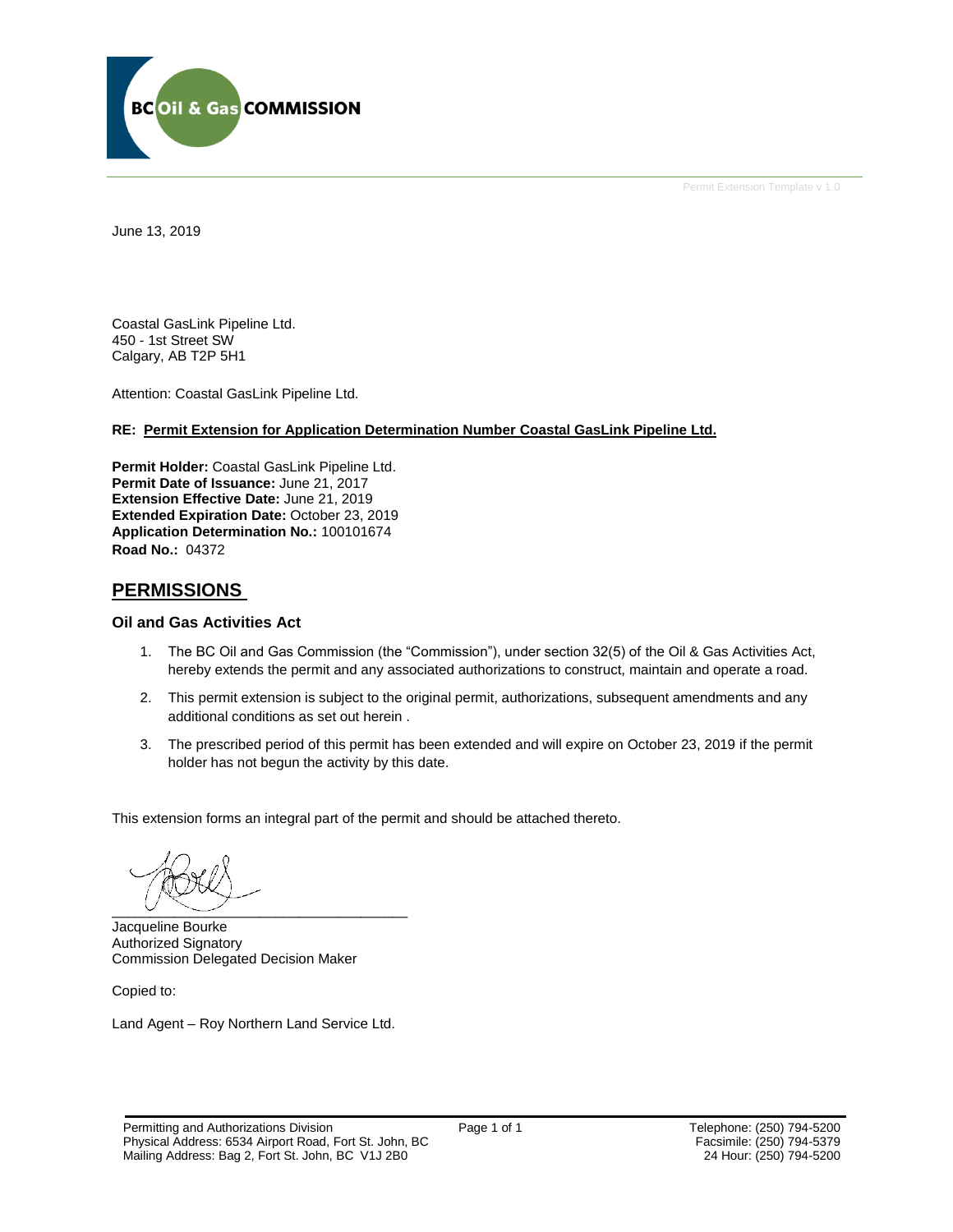

OGAA Permit Template v 3.6

June 21, 2017

Coastal GasLink Pipeline Ltd. 450 - 1st Street SW Calgary, AB T2P 5H1

[Attention:](#page-4-0) Coastal GasLink Pipeline Ltd.

# **RE: Determination of Application Area Number 100101674**

**[Permit Holder:](#page-4-0)** Coastal GasLink Pipeline Ltd. **[Date of Issuance:](#page-4-0)** June 21, 2017 **[Effective Date:](#page-4-1)** June 21, 2017 **[Application Submitted Date:](#page-4-0)** February 24, 2017 **[Application Determination Number](#page-4-0)**: 100101674 **Approved Disturbance Footprint:** 1.168 ha

# **ACTIVITIES APPROVED**

**[Road Number No.:](#page-4-0) 04372 [Segment No.:](https://bi.bcogc.ca/Application%20Processing/Interactive%20Reports/(BIL-041)%20AMS%20Decision%20Summary.aspx) 1** 

# **GENERAL PERMISSIONS, AUTHORIZATIONS and CONDITIONS**

# **PERMISSIONS**

# **Oil and Gas Activities Act**

- <span id="page-4-0"></span>1. The BC Oil and Gas Commission, under section 25 (1) of the *Oil and Gas Activities Act*, hereby permits the Permit Holder referenced above to carry out the following activities subject to the conditions contained herein, any applicable exemptions and authorizations:
	- a) To construct, maintain and operate an oil and gas road as detailed in the Activity Details tables below.
- <span id="page-4-1"></span>2. The permissions and authorizations granted under this permit are limited to the area identified in the spatial data submitted to the Commission in the permit application as identified and dated above; herein after referred to as the 'activity area'.

# **Petroleum and Natural Gas Act**

- 3. Pursuant to section 138(1) of the *Petroleum and Natural Gas Act,* the Permit Holder is permitted to enter, occupy and use any unoccupied Crown land located within the activity area to carry out the oil and gas activities and related activities permitted, or authorized herein.
	- a) The permission to occupy and use Crown land does not entitle the Permit Holder to exclusive possession of the area.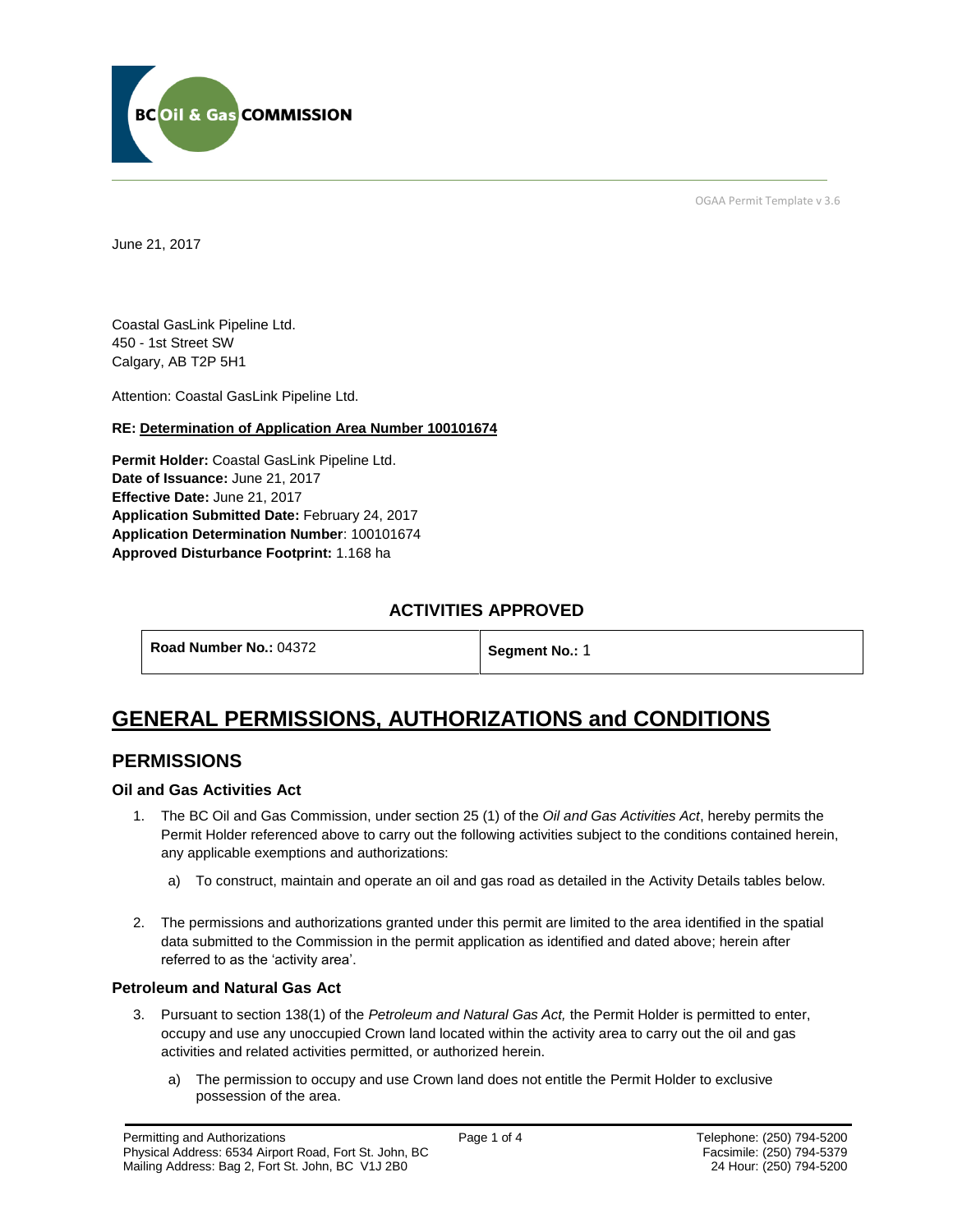b) The total disturbance within the activity area must not exceed the total approved disturbance footprint as referenced above.

# **AUTHORIZATIONS**

# **CONDITIONS**

### **Notification**

- 4. Within 60 days of the completion of construction activities under this permit, the Permit Holder must submit to the Commission a post-construction plan as a shapefile and PDF plan accurately identifying the location of the total area actually disturbed under this permit. The shapefile and plan must be submitted via eSubmission.
- 5. The permit holder must notify Nak'azdli First Nation a minimum of five (5) days prior to commencement of construction activities.
- 6. The permit holder must notify Carrier Sekani Tribal Council a minimum of five (5) days prior to commencement of construction activities.

### **General**

- 7. The rights granted by this permit in relation to unoccupied Crown land are subject to all subsisting grants to or rights of any person made or acquired under the Coal Act, Forest Act, Land Act, Mineral Tenure Act, Petroleum and Natural Gas Act, Range Act, Water Sustainability Act or Wildlife Act, or any extension or renewal of the same.
- 8. The Permit Holder must not assign, sublicense or permit any person to use or occupy any Crown land within the activity area, other than its employees, contractors or representatives, without the Commission's written consent.
- 9. The Permit Holder must ensure that any Crown land within the activity area is maintained in a condition so as to minimize hazards, including but not limited to hazards associated with storage of materials and equipment.
- 10. The Permit Holder must ensure that any Crown land within the activity area is maintained free of garbage, debris and unused equipment.

#### **Environmental**

- 11. Construction activities must not result in rutting, compaction or erosion of soils that cannot be reasonably rehabilitated to similar levels of soil productivity that existed on the operating area prior to the construction activities taking place.
- 12. Any temporary access must be constructed and maintained in a manner that provides for proper surface drainage, prevents pooling on the surface, and maintains slope integrity.
- 13. Prior to construction and operating the permit holder must submit a report, to the satisfaction of the Commission, for the monitoring and maintenance of ground and slope stability on areas where the stability:

a)may be affected by clearing or construction of the road; or

b)may affect the safe operation of the road.

The report must be prepared by a qualified professional and must include an assessment of and monitoring plan for any areas where karst or ground subsidence may be located.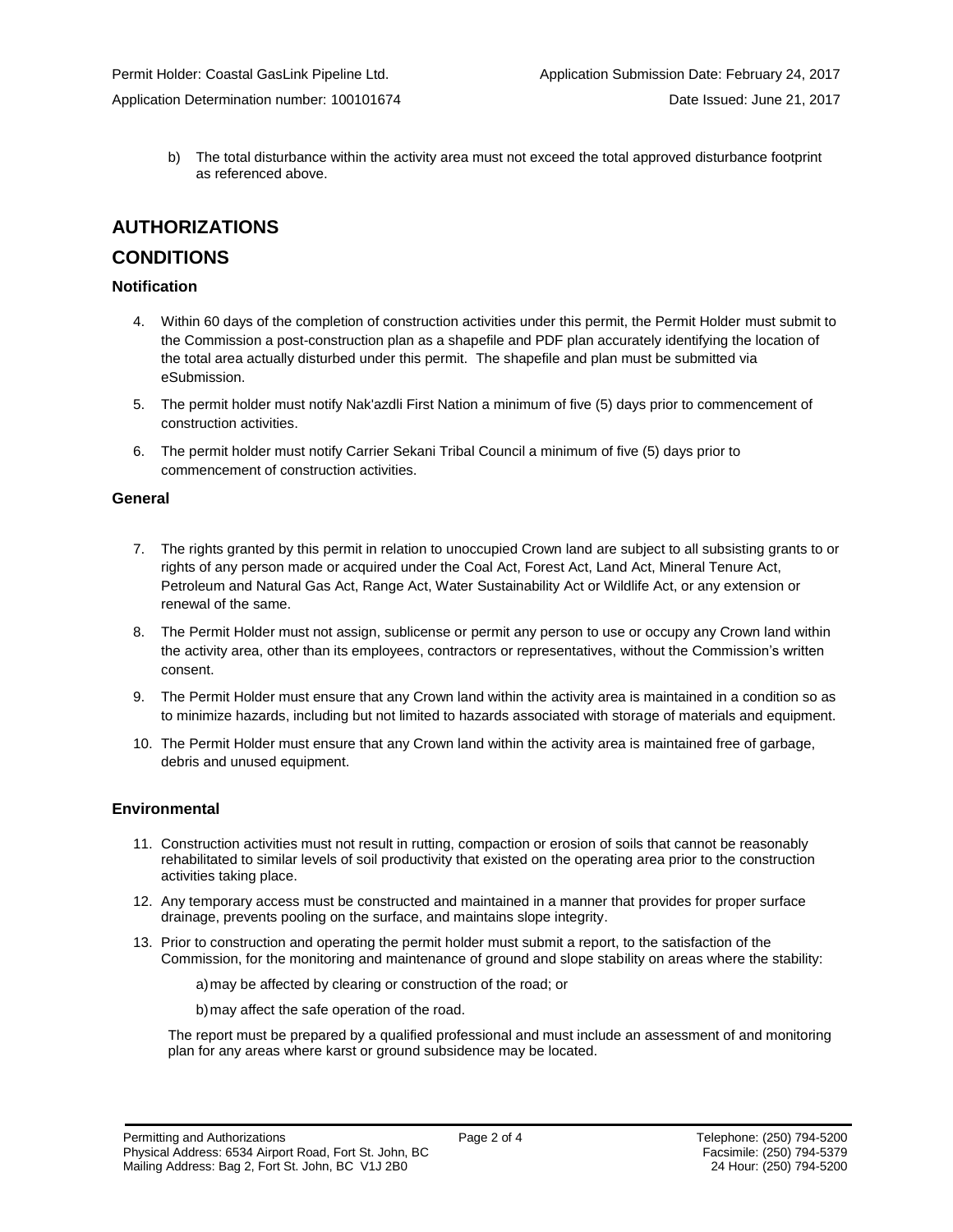# **Clearing**

14. The Permit Holder is permitted to fell any trees located on Crown land within 1.5 tree lengths of the activity area that are considered to be a safety hazard according to *Workers Compensation Act* regulations and must be felled in order to eliminate the hazard. Trees or portions of these trees that can be accessed from the activity area without causing damage to standing timber may be harvested.

#### **Archaeology**

- 15. If artifacts, features, materials or things protected under section 13(2) of the Heritage Conservation Act are identified the permit holder must, unless the permit holder holds a permit under section 12 of the Heritage Conservation Act issued by the Commission in respect of that artifact, feature, material or thing:
	- a) immediately cease all work in the vicinity of the artifacts, features, materials or things;
	- b) immediately notify the Commission and the Archaeology Branch of the Ministry of Forests, Lands and Natural Resource Operations
	- c) refrain from resuming work in the vicinity of the artifacts, features, materials or things except in accordance with an appropriate mitigation plan that has been prepared in accordance with the Heritage Conservation Act and approved by the Archaeology Branch of the Ministry of Forests, Lands and Natural Resource Operations.

# **ACTIVITY SPECIFIC DETAILS PERMISSIONS, and CONDITIONS**

# **ROAD**

#### **Land Area Number:** 100002578 **Road Number:** 04372 **Road Type:** Long-Term - All-Weather

# **ACTIVITY DETAILS**

| <b>From: N</b> 6001511.775 E 443158.963 To: N 6001250.629 E 442978.743<br><b>Seg No.: 1</b> |
|---------------------------------------------------------------------------------------------|
|---------------------------------------------------------------------------------------------|

*All permissions for this activity are subject to the following conditions:*

#### **Road Conditions**

16. The Permit Holder will immediately effect, and keep in force insurance of an amount not less than \$1,000,000 protecting the Province, the Commission and the Permit Holder (without any rights of cross-claim or subrogation) against claims for personal injury, death, property damage, or third party liability claims arising from any accident or occurrence on the activity area.

# **ADVISORY GUIDANCE**

- 1. Construction plan 3111-21424 is for the Permit Holder's internal reference only and was not reviewed as a decision tool for this permit, nor does it form an integral part of this permit.
- 2. Appropriate tenure may be issued upon acceptance of the post-construction plan. Submission of the original application and submission of the post-construction plan is considered an application for all subsequent applicable *Land Act* tenures. Upon the Commission's acceptance of the post-construction plan no further applications for replacement tenure are required.
- 3. The term "unused equipment" has the same definition as in the Drilling and Production Regulation.